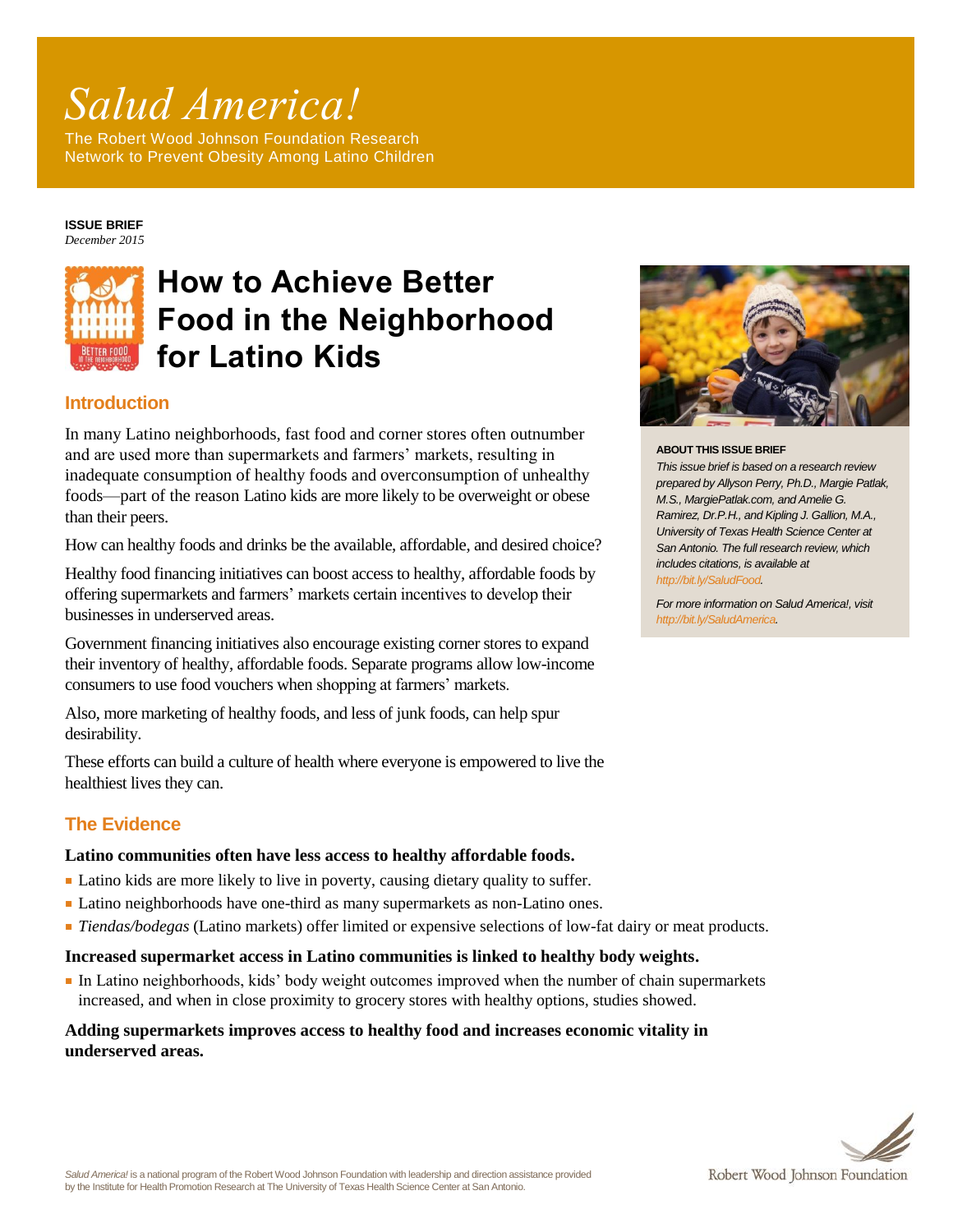- The federal Healthy Food Financing Initiative (HFFI) offers incentives—tax credits, zoning incentives, equipment, and financial, legal, or technical assistance—to encourage supermarkets and farmers' markets to locate in underserved areas. It has provided 75 grants in underserved communities from 2011-2014.
- An HFFI grantee is creating cooperative grocery stores and two mobile grocery stores that will contract with immigrant vegetable growers in a low-income area of Minneapolis (10.5% Latino), creating 38 new jobs.
- A New York City program is expected to create 15 new grocery stores, upgrade 10 existing stores, and create 1,100 new jobs using zoning and financial incentives in underserved, Latino neighborhoods.
- A Pennsylvania program developed 1.67 million square feet of retail space to improve healthy food access for 500,000 residents using grants and loans to develop grocery stores.

# **Farmer's markets have potential to increase Latinos' healthy food consumption.**

- Latinos report a willingness to support farmers' markets introduced into their neighborhoods.
- Presence of a farmer's market was linked to greater consumption of fruits and vegetables among immigrant women in New York City.

### **At corner stores, initiatives that expand healthy food offerings increase healthy food purchases.**

- The more fruits and vegetables made available in corner stores, the more likely customers (50% of whom were Latino) were to buy them.
- North Carolina *tiendas* increased the amount of fruits and vegetables in customers' diets after installing necessary store equipment and training employees to promote fresh produce.
- A New York City program increased the number and promotion of healthy options at 1,000 *bodegas*, leading to 45% more milk sales, 32% more fruit sales, and 26% more vegetable sales. The percentage of customers who bought healthier promoted options rose from 5% to 16%.

# **Incentives for WIC and SNAP participants can boost availability and consumption of healthy food.**

- Because of financial constraints, food purchases are driven almost exclusively by price.
- Latinos comprise 32% of participants in Women, Infants, and Children (WIC) and 19% of participants in Supplemental Nutrition Assistance Program (SNAP).
- When given incentives, such as WIC subsidies for healthy foods at farmer's markets, low-income Latinos are particularly likely to improve their diets. For example, incentivizing electronic benefit transfer (EBT) purchases at farmers' markets increased sales of or spending on fruits and vegetables in New York City, Rochester, N.Y., Philadelphia, and Massachusetts.
- After governmental revisions of WIC food packages to offer healthier foods, studies reported improved availability, variety, and sales of healthy foods, particularly vegetables in Latino neighborhoods. Latino kids had a 3% increase in consumption of low- or non-fat milk, significantly increased consumption of dietary fiber and fruits and vegetables, and simultaneously reduced obesity in kids ages 1-4.

# **Marketing of foods and beverages and restaurants disproportionately focuses on promotion of unhealthy foods, especially among Latino kids.**

- Latino youth consume more media and have higher spending power than other youth.
- Studies show that Latino youth influence parental food purchases using "pester power" and thus have become "superconsumers" of soda, candy, and snacks.